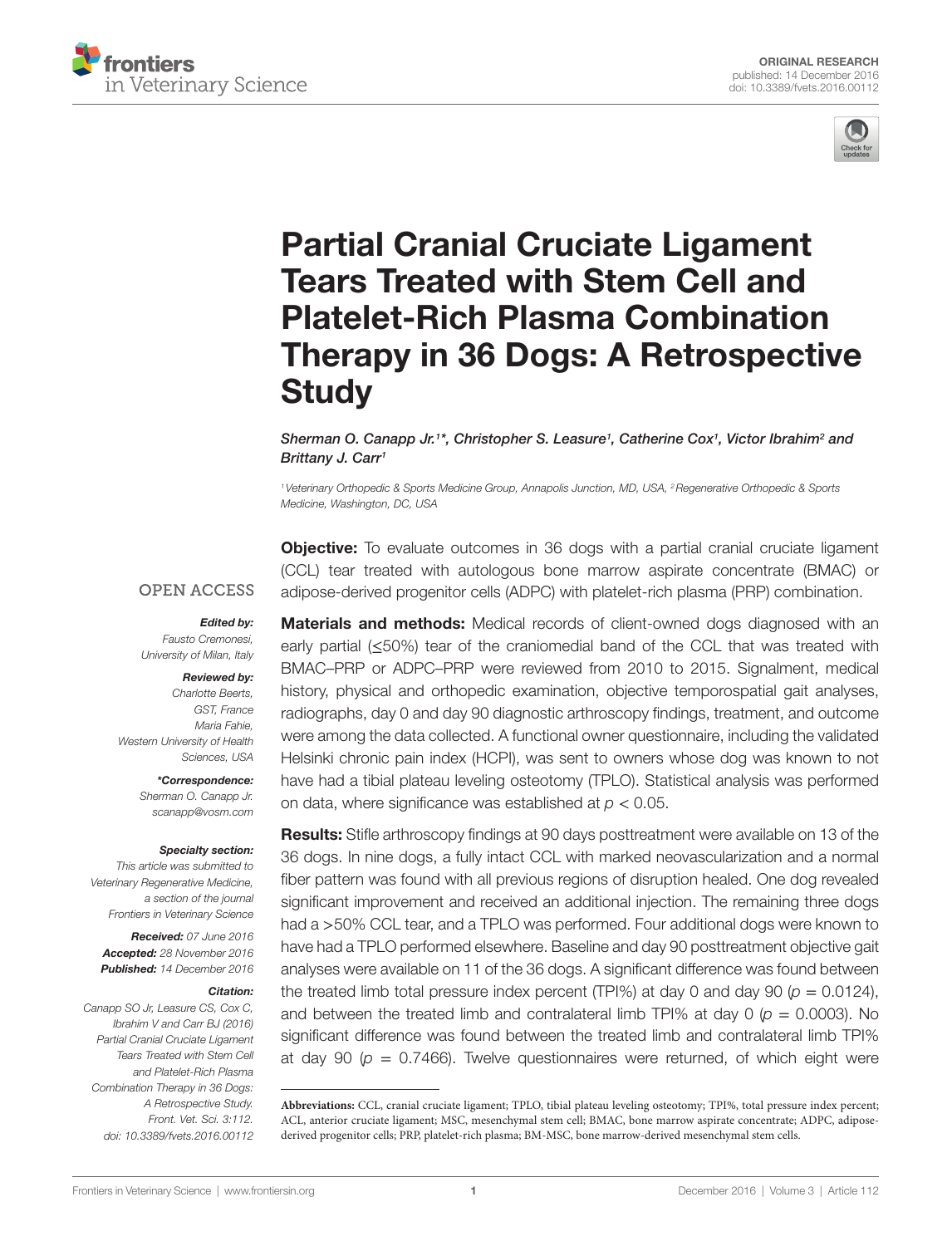performance/sporting dogs. Seven of the eight had returned to sport; the remaining dog had just begun a return to sport conditioning program 6 months posttreatment. All 12 respondents believed that their dog had an excellent or very good quality of life and rated their dog's procedural outcome as excellent or good.

**Conclusion:** The use of BMAC–PRP and ADPC–PRP shows promise for the treatment of early partial CCL tears in dogs. Further studies are needed and should be randomized, blinded, and controlled.

Keywords: bone marrow aspirate concentrate, adipose-derived progenitor cells, platelet-rich plasma, cranial cruciate ligament tear, anterior cruciate ligament tear, mesenchymal stem cells, regenerative therapy

# INTRODUCTION

The cranial cruciate ligament (CCL) is necessary to stabilize the stifle joint in dogs; however, its rupture is one of the most common causes of hind limb lameness and the most common stifle joint diseases in dogs ([1](#page-7-0)[–3\)](#page-7-1). Surgical intervention is recommended to correct the instability, restore the stifle to function, and delay the onset of osteoarthritis. Although no specific surgical procedure has been established as the gold standard in veterinary medicine, intracapsular, extracapsular, and osteotomy techniques are often used ([4](#page-7-2)[–9\)](#page-7-3). Short- and long-term complications can occur, including the progression of osteoarthritis ([6](#page-7-4), [10–](#page-8-0)[19](#page-8-1)). While these techniques are typically utilized for an unstable stifle, or a complete tear, questions still remain as to how to proceed with an early partial tear where a functional, stable stifle remains. Although an early partial tear is likely to progress to a complete tear if left untreated due to the degenerative cascade of effects that occurs, the benefits of surgery may not outweigh the risks. Therefore, an alternative treatment option could be considered.

Mesenchymal stem cell (MSC) therapy is a more recent cellbased technique that is being utilized in numerous orthopedic conditions. Multipotent progenitor cells and MSCs are two types of adult stem cells used for tissue regeneration and their trophic effects ([20\)](#page-8-2). Found from various sources, including bone marrow and adipose tissue, MSCs and progenitor cells have the potential to differentiate into multiple cell lineages including bone, cartilage, and connective tissue such as ligaments ([21](#page-8-3), [22\)](#page-8-4). Several studies report that MSCs are an optimal source for ligament regeneration due to their high proliferation and collagen production potential and ability to quickly differentiate into ligament fibroblasts ([23](#page-8-5), [24\)](#page-8-6).

Numerous animal studies have been conducted to evaluate the regeneration potential of MSCs, which have revealed that MSCs result in cell engraftment in the CCL, meniscus, and cartilage when injected intra-articularly ([25,](#page-8-7) [26](#page-8-8)). Another study found that intra-articularly injected MSCs can accelerate the healing of partial anterior cruciate ligament (ACL) tears in rats when evaluated biomechanically and histologically [\(27\)](#page-8-9). In this study, in treatment group at 2 and 4 weeks after partial transection of the ACL, the transected area was covered with healing tissues in which GFP-positive cells were detected [\(27\)](#page-8-9). The treatment group also had better histologic scores at 2 and 4 weeks and significantly higher ultimate failure load than the control group 4 weeks following transection ([27](#page-8-9)). Similar results

were found in a recent study on rats where 1 week following partial transection of the ACL, they received an intra-articular injection of either fresh bone marrow cells (BMC) or cultured MSCs that were labeled [\(28\)](#page-8-10). At 4 weeks following injection, the cells were not only located within the ACL but the ACL also appeared both histologically normal and with more mature spindle cells [\(28](#page-8-10)). This study also showed that the tensile strength in the BMC group reached near normal levels at 4 weeks after injection and significantly higher levels of transforming growth factor-β1 in the ACL and knee joint fluid in the BMC group when compared to the control group at 4 weeks after injection [\(28\)](#page-8-10). A recent study was performed on dogs diagnosed with a unilateral unstable CCL rupture that was surgically stabilized, which had a contralateral, stable partial CCL ([29\)](#page-8-11). At the time of surgical stabilization of the unstable stifle, bone marrowderived mesenchymal stem cells (BM-MSCs) were collected, culture expanded, and subsequently injected intravenously and intra-articularly into the contralateral, stable stifle with a partial CCL. Inflammatory markers within synovium and serum were monitored for 8 weeks and showed that both systemic and synovial markers had decreased at 8 weeks postinjection. Thus, this study concluded that intra-articular injection of autologous BM-MSCs had profound effects on the correlation and conditional dependencies of inflammatory markers, which could ameliorate the risk of a second CCL rupture ([29\)](#page-8-11). Human clinical studies show similar potential, where patients have shown improvement in objective measures of ACL integrity and subjective outcomes after bone marrow MSC injection of grade 1 through three ACL tears ([30](#page-8-12)). Safety for clinical use has been verified with no neoplastic complications [\(31\)](#page-8-13).

Platelet-rich plasma (PRP) provides growth factors to enhance and promote MSC engraftment, providing a synergistic effect. Growth factors improve cell proliferation, promote an anabolic phase of cells, and stimulate MSC differentiation into fibroblasts [\(32](#page-8-14)[–35\)](#page-8-15). Additionally, PRP provides a three-dimensional scaffold for MSCs to facilitate differentiation and cell survival during delivery [\(36\)](#page-8-16). A recent study showed that several intra-articular injections of PRP alone indicated evidence of CCL repair and remodeling in dogs ([37\)](#page-8-17). These findings promote the use of PRP in combination with MSCs to aid in ligament healing.

The purpose of this study was to evaluate the use of autologous bone marrow aspirate concentrate (BMAC) or adipose-derived progenitor cells (ADPC) with PRP combination and a recommended rehabilitation therapy program for the treatment of early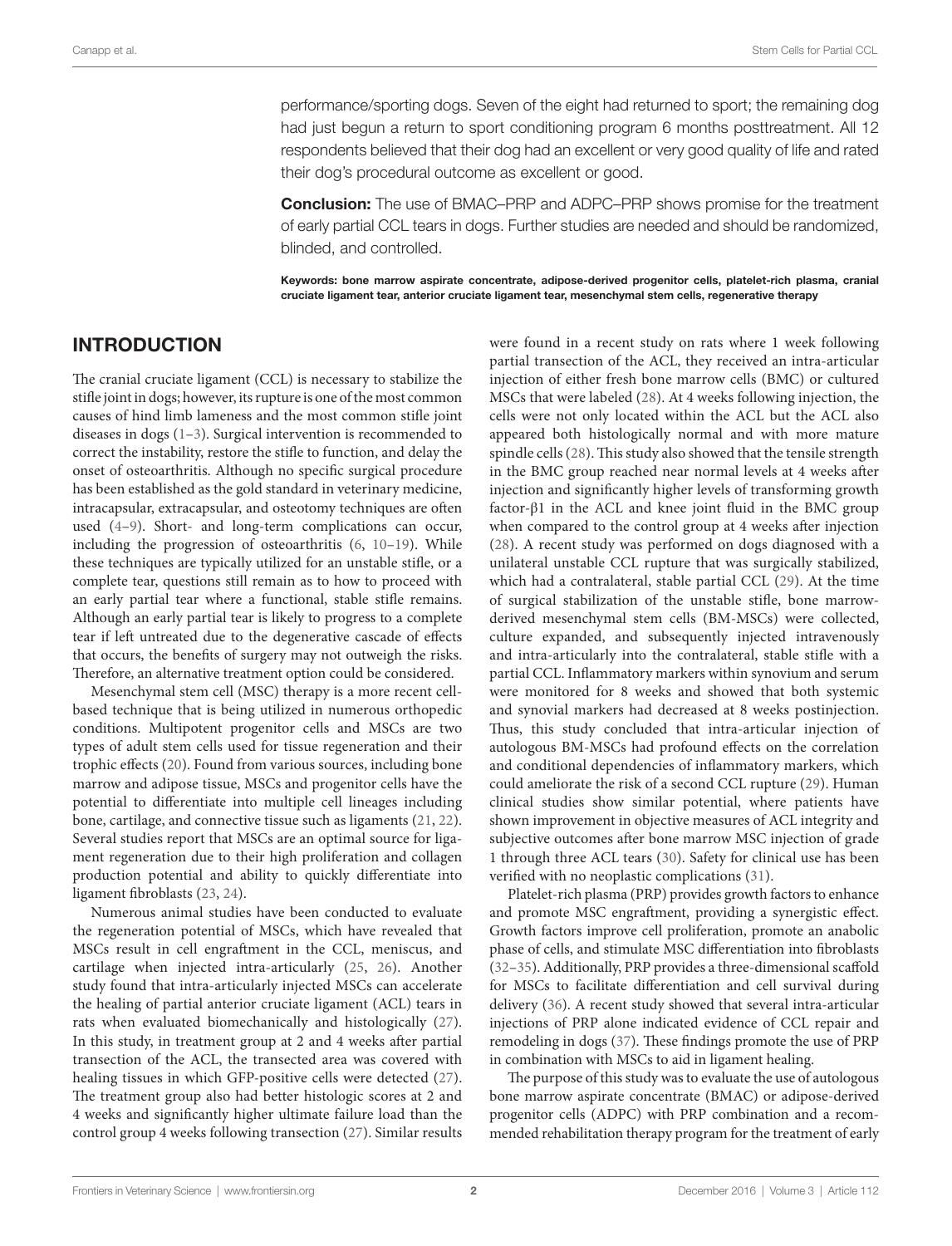partial CCL tears in dogs. Assessing outcomes in dogs has not been previously reported.

# MATERIALS AND METHODS

#### Case Selection

Medical records of client-owned dogs were reviewed for cases diagnosed arthroscopically with an early partial (≤50%) tear of the craniomedial band of the CCL that was treated with BMSC– PRP or ADPC–PRP between January 2010 and December 2015 at Veterinary Orthopedic & Sports Medicine Group (VOSM). Data collected included signalment, medical history, physical and orthopedic examination findings, objective temporospatial gait analysis findings, diagnostic radiography results, arthroscopy findings, treatments, and outcome. Patients with concomitant stifle joint problems, or orthopedic or neurologic conditions affecting the hind limbs, were excluded from analysis.

# Orthopedic Examination

Dogs were assessed at baseline and 30, 60, and 90 days posttreatment with an orthopedic and neurologic examination. Degree of lameness, presence of stifle effusion, presence of cranial drawer and cranial tibial thrust in flexion and extension, and McMurray test result were among the findings recorded [\(38](#page-8-18)). Additional abnormal orthopedic or neurologic findings were also recorded.

# Objective Gait Analysis

Objective gait analysis was performed at baseline and 90 days posttreatment in a quiet room using a temporospatial pressure sensing walkway. The walkway system was equipped with an 8.23 m  $\times$  0.85 m portable mat with 29,952 encapsulated sensors (GaitFour Pressure Sensing Walkway, platinum version, CIR Systems Inc., Havertown, PA, USA). The active dimensions of the mat were 8.04 m  $\times$  0.61 m. A 1.25 m  $\times$  0.85 m section of inactive mat was placed at each end of the walkway system to provide transition surfaces when entering and exiting the system. The mat was calibrated by the manufacturer. The walkway system interfaced with a computer and software program for processing and storing raw data recorded from quadruped gait analysis (GaitFour, platinum version, CIR Systems Inc., Havertown, PA, USA). One camera was positioned at a height of 50 cm at the end of the walkway system to record movement (Logitech mega pixel web camera, Logitech, Freemont, CA, USA). Digital video files of each pass across the walkway system were automatically linked to the data files for footfall verification.

Each dog was familiarized with the room prior to walking on the mat and was handled by the same examiner. Dogs were made to walk on the mat until they appeared relaxed, approximately four to six passes per dog. Three passes were recorded at both a walk and a trot, where a pass was defined as a dog moving along the length of the walkway in one direction for four to six gait cycles. A satisfactory pass consisted of minimal head turning, a walk velocity of 0.9–1.2 m/s or trot velocity of 1.8–2.6 m/s, and less than two standard deviations in gait cycle velocity differences. The software program identified the paw print of each footfall and analyzed multiple variables for each pass. The data calculated for each pass provided the total pressure index percent (TPI%) (sum of peak pressure values recorded from each activated sensor by a paw during mat contact/total sum of peak pressure values for all feet  $\times$  100). The TPI% of the treated limb was compared to the TPI% of the contralateral limb at baseline and at 90 days posttreatment. The TPI% of the treated limb at day 0 was also compared to the treated limb TPI% at 90 days posttreatment. Dogs diagnosed with bilateral partial CCL tears were excluded from this analysis.

# Radiographs

Routine lateral and craniocaudal radiographs were performed of both stifles in all patients at baseline and evaluated for evidence of stifle osteoarthritis by a board-certified veterinary surgeon ([39\)](#page-8-19).

# Diagnostic Stifle Arthroscopy

A standard parapatellar portal was utilized for arthroscopic evaluation of the stifle. The stifle was clipped and aseptically prepared and a 22-gauge needle was placed into the lateral compartment. Synovial fluid was aspirated using a 5 ml syringe to ensure that the needle was in the joint. Approximately 10 ml of sterile saline solution was injected into the stifle to distend the joint. A 15 blade was used to create medial and lateral parapatellar stab incisions to allow insertion of the cannula and trochar into the stifle. A 1.9 or 2.7 mm arthroscope was inserted into the cannula, depending on the size of the dog. The stifle joint was explored arthroscopically and assessed all structures, including the craniomedial and caudolateral band of the CCL, the caudal cruciate ligament, and medial and lateral menisci. Cartilage breakdown was scored using the Outerbridge classification ([40](#page-8-20)). The fat pad was not removed with a shaver, but rather an L-shaped probe (Graduated Black Probe 2.5 mm tip length, Arthrex Vet Systems, Naples, FL, USA) was inserted and used to move the fat pad for direct observation of the CCL. The torn portion (percent) of the CCL was measured using the standardized L probe. If ≤50% of the craniomedial band of the CCL was determined to be damaged, a BMAC–PRP or ADPC– PRP injection was to be performed. If a >50% tear was observed, a tibial plateau leveling osteotomy (TPLO) was performed. The arthroscopic incisions were closed routinely.

# Bone Marrow Collection for BMAC

The dog was placed in lateral recumbency, and the hip was clipped and aseptically prepared. The vaclock syringe and bone marrow aspiration needle were primed with 20 ml of heparin 1,000 U/ml, leaving 5 ml in the vaclock syringe. A 15 blade was used to create a 0.5 cm stab incision at the point of the proximal femur and an 11 gauge  $\times$  110 mm bone marrow aspiration needle was inserted into the greater trochanter. Approximately 30 ml of bone marrow was obtained. The incision was closed routinely.

# Blood Collection for PRP with BMAC

The jugular vein was clipped and aseptically prepared. An 18-gauge butterfly needle was used to collect 50 ml of blood into a 60 ml syringe that contained 10 ml of anticoagulant citrate dextrose solution A (ACD-A).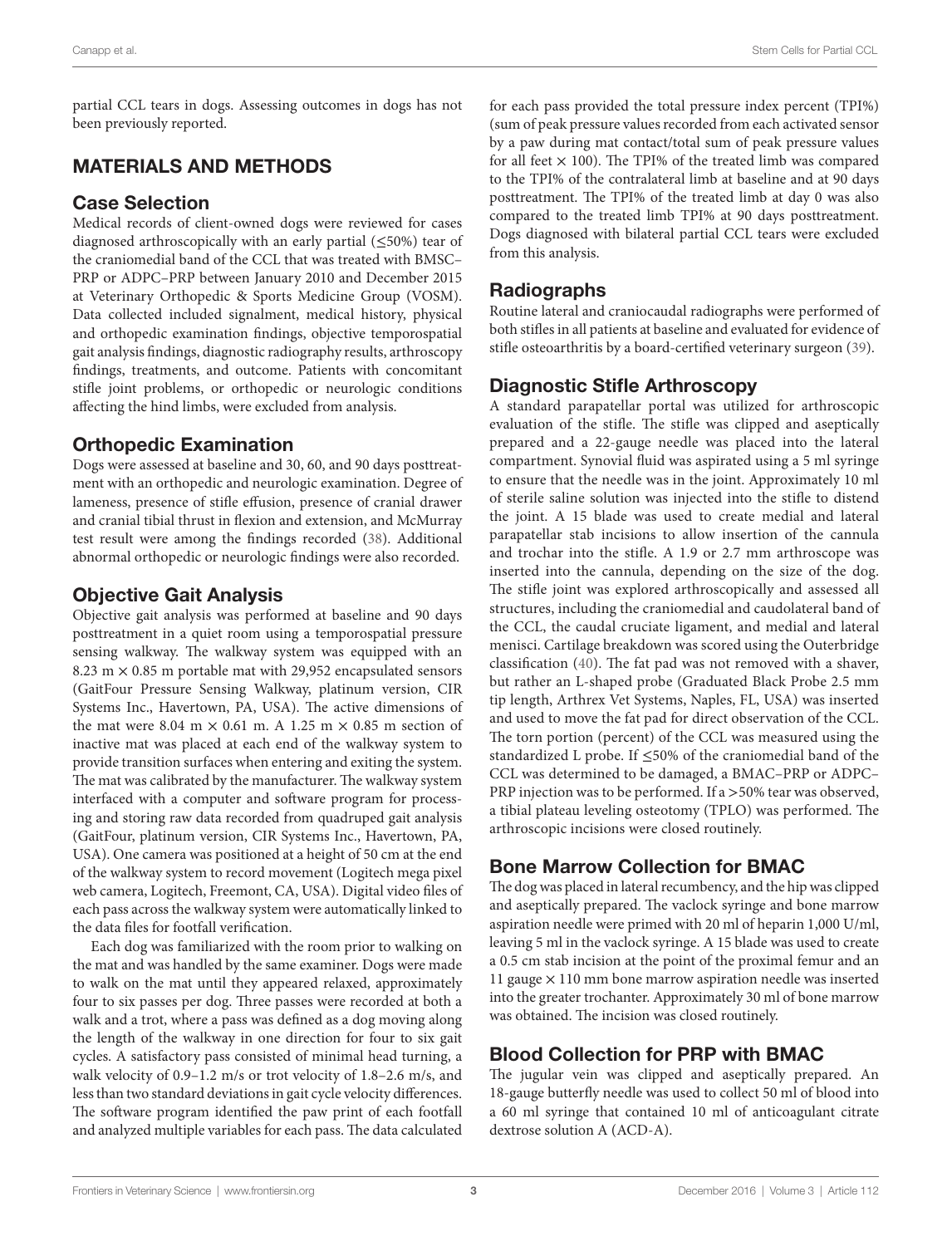# BMAC and PRP Processing

Bone marrow was processed using a validated system according to manufacturer's protocols (BMC Stem Cell Kit, Companion Regenerative Therapies, Newark, DE, USA). Briefly, the 150–170 µm filter, 60-ml syringe, and concentrating device were primed with heparin 1,000 U/ml. The vaclock syringe containing the bone marrow was attached to the filter and injected through the filter to the empty 60 ml syringe. The bone marrow was then injected into the concentrating device, placed into the centrifuge (Executive Series Centrifuge II, Companion Regenerative Therapies, Newark, DE, USA), and spun for 10 min at 3,600 RPM. After centrifugation, a 60-ml syringe was used to aspirate the plasma layer. A 12-ml syringe was then used to aspirate 3 ml of BMAC. Approximately 30,000 MSCs were present in the initial 30-ml bone marrow sample ([41\)](#page-8-21).

Whole blood was processed using a validated system according to manufacturer's protocols (PurePRP® Kit, Companion Regenerative Therapies, Newark, DE, USA). Briefly, the syringe containing the blood and ACD-A was injected into the first concentrating device, placed into the centrifuge (Executive Series Centrifuge II, Companion Regenerative Therapies, Newark, DE, USA), and spun for 1 min at 3,600 RPM. After centrifugation, a 60-ml syringe was used to aspirate the platelet plasma suspension layer and was then injected into the second concentrating device. The concentrating device was placed into the centrifuge and spun for 5 min at 3,800 RPM. After centrifugation, a 60-ml syringe was used to aspirate the plasma until the aspirating disc reached the bottom of the tube. A 12-ml syringe was used to inject 10 ml of air into the device to allow for re-suspension of the platelets at the base of the device. The device was swirled to re-suspend the platelets into the remaining plasma. The 12-ml syringe was then used to aspirate 4 ml of PRP.

To confirm the PRP product composition, a baseline blood and PRP product WBC differential, RBC concentration, and platelet concentration were obtained on all dogs using an inhouse hematology analyzer that had been calibrated according to manufacturer standards (Idexx LaserCyte Hematology Analyzer, Idexx Laboratories, Westbrook, ME, USA). The PRP obtained a sixfold to sevenfold increase in platelets, 85% reduction in neutrophils, and 95% reduction in red blood cells from whole blood. Platelet, neutrophil, and red blood cell counts were verified prior to use.

## Adipose Collection for ADPC

The abdomen was clipped and aseptically prepared. A 4-cm incision was made in midline in the cranial abdomen, and a 2-cm incision was made through the linea. The falciform ligament was identified. Approximately 20 g of falciform adipose tissue was placed into a sterile container with Dulbecco's modified Eagle's medium (DMEM) supplemented with fetal bovine serum, penicillin, and streptomycin. The incision was closed routinely.

# Blood Collection for PRP with ADPC

The jugular vein was clipped and aseptically prepared. An 18-gauge butterfly needle was used to collect 25 ml of blood into a 30 ml syringe that contained 5 ml of citrate phosphate dextrose adenine anticoagulant.

# ADPC and PRP Processing

Adipose and blood samples were shipped in validated shipping boxes at 4°C to the Virginia Tech Marion DuPont Scott Equine Medical Center Regenerative Medicine Service for processing. ADPC and ACS were processed using their proprietary protocols. Briefly, adipose was mechanically and enzymatically separated to release ADPCs. The cells were then washed in phosphate-buffered saline (PBS), and nucleated cells were counted and cultured in stem cell media at 37°C in a 5% CO<sub>2</sub> incubator with 95% humidity. Cells were washed in PBS once at 70% confluency, trypsinized, and suspended in PRP. Approximately 5 million ADPCs were present in the sample, which were verified prior to suspension. PRP was prepared *via* centrifugation to obtain a fourfold increase in platelets and 80% reduction in white blood cells from whole blood. Platelet and white blood cells counts were verified prior to use. The ADPC–PRP was shipped to VOSM in validated shipping boxes at 4°C for subsequent injection.

# Intra-Articular Injection of BMAC–PRP or ADPC–PRP

Bone marrow aspirate concentrate and PRP were drawn into an empty syringe in a 1:1 ratio *via* a three-way stopcock. The stifle was clipped (if ADPC–PRP) and aseptically prepared. A 22-gauge needle was placed into the lateral compartment of the stifle and synovial fluid was aspirated using a 5-ml syringe to ensure the needle was in the joint. Approximately 2–4 ml of BMAC–PRP or 1–2 ml of ADPC–PRP was injected intra-articularly into the stifle; volume depended on the size of the dog. If the dog was below 15 kg in weight, they received 2 ml of BMAC–PRP or 1 ml of ADPC–PRP. If the dog was above 15 kg in weight, they received 4 ml of BMAC–PRP or 2 ml of ADPC–PRP. All dogs were placed into a soft-padded bandage for 12–24 h. Once the soft-padded bandage was removed, dogs were placed into a custom stifle orthotic that had been previously molded and constructed (Animal Orthocare, LLC, Chantilly, VA, USA) if the owner was concerned about their ability to confine and control their dog or if increased laxity had been noted on palpation at the initial examination. All owners were instructed to discontinue NSAIDs, corticosteroids, or anti-inflammatory supplements at least 2 weeks prior to injection. Owners were given the option to choose between BMAC–PRP and ADPC–PRP. The option to bank culture-expanded ADPCs and blood at the Virginia Tech Marion DuPont Scott Equine Medical Center was conveyed to the owner, while BMAC would not typically be banked. BMAC–PRP treatment would be performed the same day as stifle arthroscopy, while ADPC–PRP treatment would occur approximately 2 weeks after being sent for culture, which may play into the decision for owners that traveled a long distance to VOSM. Following the collection procedure and/or injection, patients were placed on tramadol (3–4 mg/kg by mouth every 8 h) or codeine (1–2 mg/ kg by mouth every 8 h) for 3 days. The cost of each treatment was equal.

## Posttreatment Rehabilitation Therapy

All patients were instructed to enroll in formal rehabilitation therapy following treatment consisting of once weekly manual/ massage therapy, class IIIb low-level laser therapy for the affected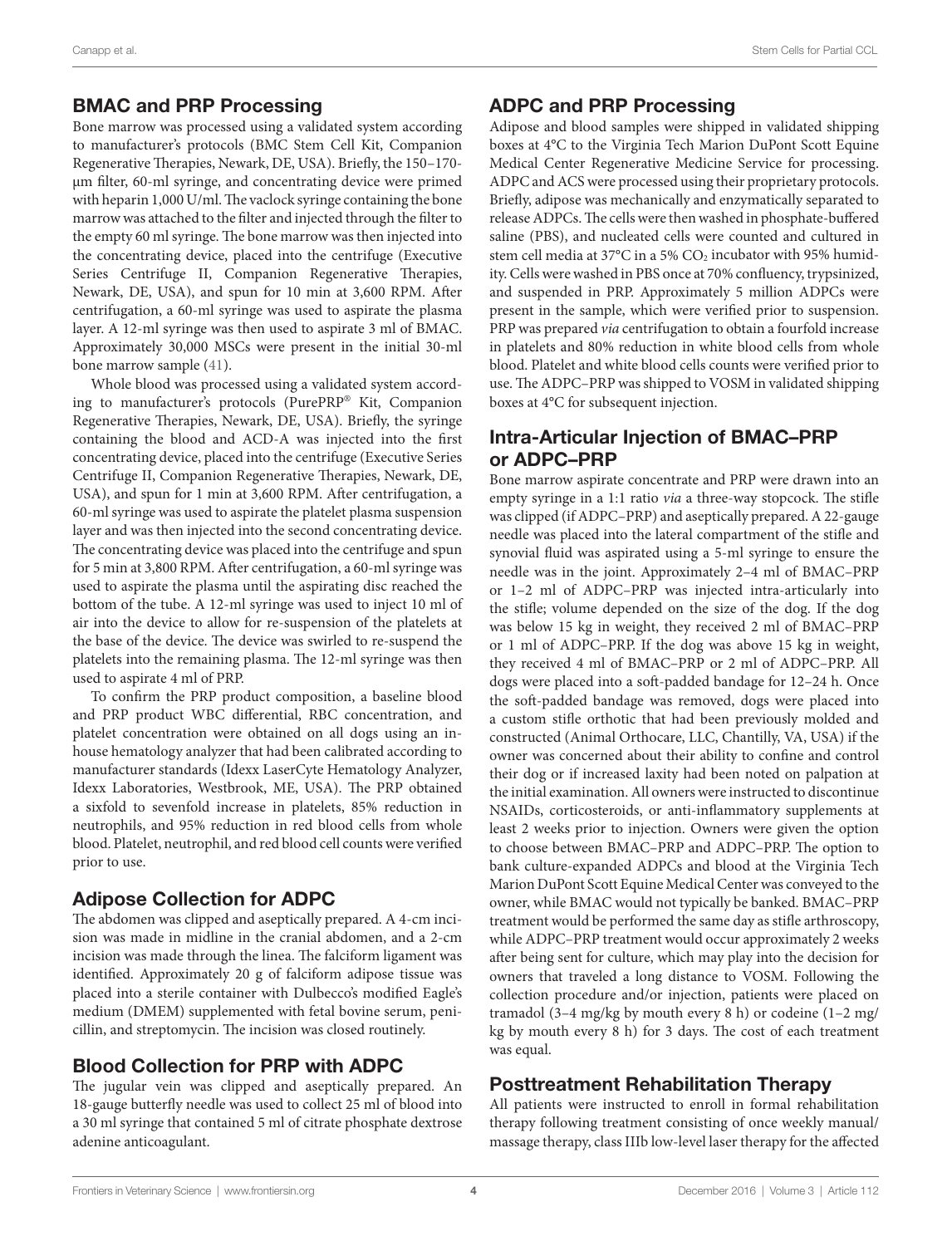stifle (5 J/cm<sup>2</sup>) and a twice daily at home exercise program for the first 8 weeks. NSAIDs, corticosteroids, anti-inflammatory supplements, class IV low level laser therapy, therapeutic ultrasound, hydrotherapy, and TENS/NMES were not permitted for the first 8 weeks posttreatment as their effect on stem cell and PRP therapy is still not fully known.

#### Validated Functional Questionnaire

An owner questionnaire, including the validated Helsinki chronic pain index (HCPI), was e-mailed to all owners whose dog was known to not have had surgical repair following treatment. The questionnaire inquired about duration of lameness following treatment, if their performance/sporting dog returned to sport, and if so at what level compared to prior to injury. To assess the dog's current well-being, owners were asked to rate their dog's quality of life in the last 7 days (excellent, very good, good, fair, poor) and were asked their opinion of their dog's procedural outcome (excellent, good, fair, poor). Possible chronic pain was assessed with the validated HCPI that contained questions on the dog's mood, lameness, and willingness to move, play, and jump. The HCPI contained 11 questions whose answers were later given a value (0–4), giving a total index score range of 0–44. Individual question scores of 0 and 1 indicate normal behavior and movement, where scores of 2, 3, and 4 indicate pain with increasing severity. Therefore, healthy dogs usually have an HCPI between 0 and 11, and dogs with chronic pain will have a score of 12–44. The HCPI has been validated, reliability tested, and responsiveness tested ([42,](#page-8-22) [43\)](#page-8-23) (**[Table 1](#page-4-0)**).

#### Statistical Analysis

Data analyses were performed using a statistical software program (GraphPad Prism version 6.00, GraphPad Software, La Jolla, CA, USA). Gait analysis data were analyzed using a paired *t*-test that accounts for correlations between paired observations. A paired *t*-test will result in increased statistical power to detect a treatment effect when compared to an independent *t*-test. Outcome versus percent tear contingency data were analyzed using the Chi-square test for trend. Outcome versus use of a custom stifle orthotic contingency data were analyzed using the Fisher's exact test. Outcome versus type of treatment

(BMAC–PRP or ADPC–PRP) received contingency data were analyzed using a Fisher's exact test. All the results were considered significant at *p* < 0.05.

## RESULTS

#### **Signalment**

In accordance with AAALAC International Rules of Accreditation, this study was performed with the approval of the VOSM Research Committee and with owner's consent. All clients volunteered their dog for the study and provided written consent as required by Veterinary Orthopedic and Sports Medicine Group for every study participant. Medical records of 36 dogs diagnosed with an early partial (≤50%) CCL tear that were treated with BMSC–PRP or ADPC–PRP were reviewed. Ages ranged from 1 year to 9.5 years (mean 4.8 years, median 4.7 years), with 18 dogs being female (6 intact) and 18 dogs being male (12 intact). Body weights ranged from 4.8 to 60.5 kg (mean 25.9 kg, median 22.6 kg). Breeds included 10 (27.8%) Border Collies, 6 (16.7%) Labrador Retrievers, 3 (8.3%) Australian Shepherds, 2 (5.6%) Golden Retrievers, 2 (5.6%) Pembroke Welsh Corgis, 2 (5.6%) Shelties, and 1 (2.8%) of each of the following: Akbash, Basset Hound, Bull Terrier, Dutch Shepherd, German Shorthaired Pointer, Giant Schnauzer, Gordon Setter, Irish Setter, Keeshond, Mixed Breed, and Portuguese Water Dog. The majority of dogs were performance/sporting dogs [26 (72%) versus 10 (28%)] that were a companion dog only (**[Table 2](#page-5-0)**). Duration of lameness ranged from 3 days to 4 years. Nineteen cases received BMAC–PRP for treatment, while 17 cases received ADPC–PRP. A custom stifle orthotic was used posttreatment in 14 dogs to prevent damage to the CCL during the recovery period.

#### Orthopedic Examination

Baseline orthopedic examination findings were available in 30 of the 36 dogs. A weight-bearing lameness and shortened stride was noted in 29 dogs, while 1 dog had a shortened stride only. On palpation, very mild effusion was present in the affected limb of 1 dog, mild effusion was present in 11 dogs, moderate effusion in 17 dogs, and 1 dog had no effusion. McMurray test for meniscal evaluation was negative in 29 dogs, while 1 dog was positive. Mild cranial drawer and tibial thrust were noted in flexion only in the

<span id="page-4-0"></span>

| TABLE 1   Helsinki chronic pain index for veterinary use, total points: 36. |                 |             |                                |                  |                                 |  |
|-----------------------------------------------------------------------------|-----------------|-------------|--------------------------------|------------------|---------------------------------|--|
| Question asked                                                              | 0 Points        | 1 Point     | 2 Points                       | 3 Points         | 4 Points                        |  |
| Rate your dog's mood                                                        | Very alert      | Alert       | Neither alert nor indifferent  | Indifferent      | Very indifferent                |  |
| Rate your dog's willingness to participate in play                          | Very willing    | Willing     | Reluctantly                    | Very reluctantly | Does not play at all            |  |
| Rate your dog's vocalization (audible complaining)                          | Never           | Hardly ever | Sometimes                      | Often            | Very often                      |  |
| Rate your dog's willingness to walk                                         | Very willing    | Willingly   | Reluctantly                    | Very reluctantly | Does not walk at all            |  |
| Rate your dog's willingness to trot                                         | Very willing    | Willingly   | Reluctantly                    | Very reluctantly | Does not trot at all            |  |
| Rate your dog's willingness to gallop                                       | Very willing    | Willingly   | Reluctantly                    | Very reluctantly | Does not gallop at al           |  |
| Rate your dog's willingness to jump (e.g., into car,<br>onto sofa)          | Very willing    | Willingly   | Reluctantly                    | Very reluctantly | Does not jump at all            |  |
| Rate your dog's ease in lying down                                          | With great ease | Easily      | Neither easily nor difficultly | With difficulty  | With great difficulty           |  |
| Rate your dog's ease in rising from a lying position                        | With great ease | Easily      | Neither easily nor difficultly | With difficulty  | With great difficulty           |  |
| Rate your dog's ease of movement after long rest                            | With great ease | Easily      | Neither easily nor difficultly | With difficulty  | Very often/always<br>difficulty |  |
| Rate your dog's ease of movement after major<br>activity or heavy exercise  | With great ease | Easily      | Neither easily nor difficultly | With difficulty  | Very often/always<br>difficulty |  |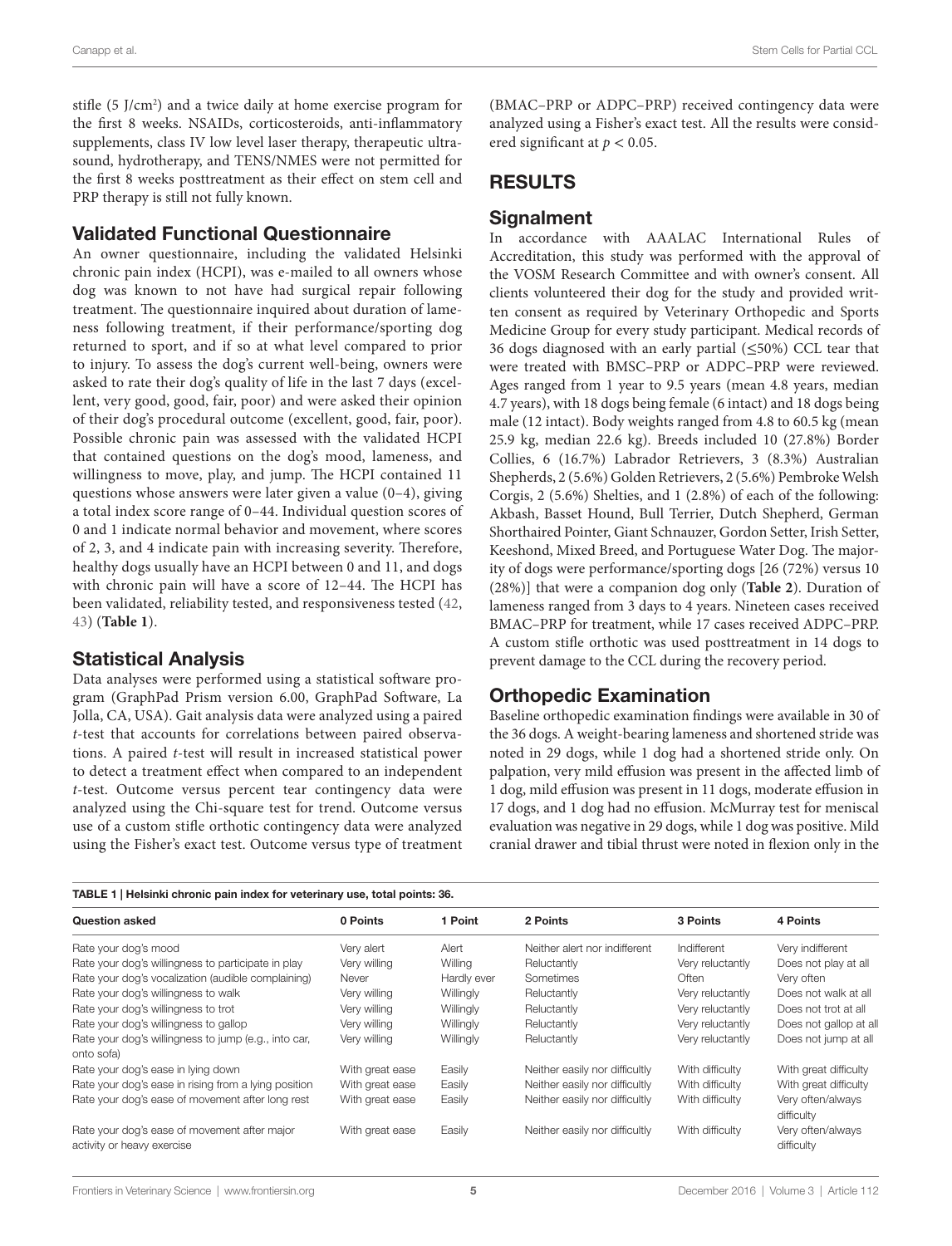#### <span id="page-5-0"></span>TABLE 2 | Patient occupation breakdown.

| Occupation        | <b>Number of dogs</b> |  |
|-------------------|-----------------------|--|
| Companion         | 10                    |  |
| Performance/sport | 26                    |  |
| Agility           | 15                    |  |
| Conformation      | 3                     |  |
| Flyball           | 3                     |  |
| Hunting           | 3                     |  |
| Herding           | 2                     |  |
| Obedience         | $\mathcal{P}$         |  |
| Field trial       |                       |  |
| Search and rescue |                       |  |
| Service dog       |                       |  |

affected limb in 23 dogs. Palpable evidence of stifle instability was absent in seven dogs.

## **Radiographs**

Baseline radiograph findings were available in 30 of the 36 dogs. Very mild joint effusion was noted in the affected limb of 3 dogs, mild effusion in 12 dogs, and moderate effusion in 14 dogs. One dog had no effusion present on radiographs. Osteoarthritis was also present on radiographs in the affected limb of five dogs. Joint effusion was noted in the contralateral limb in 15 dogs, with osteoarthritis being present in 1 [\(39\)](#page-8-19).

## Objective Gait Analysis

Both baseline and day 90 posttreatment objective gait analyses were available on 11 of the 36 dogs. Mean baseline TPI% was 17.7% (median 17.9%, range 13.1–22.8%) in the affected limb and 21.7% (median 21.5%, range 18.8–24.3%) in the unaffected limb. At 90 days posttreatment, mean TPI% was 20.1% (median 20.2%, range 16.9–22.8%) in the treated limb and 19.9% (median 19.2%, range 17.3–22.9%) in the contralateral limb. The TPI% of the treated limb was compared to the TPI% of the contralateral limb at baseline and at 90 days posttreatment. The TPI% of the treated limb at day 0 was also compared to the TPI% of the treated limb at 90 days posttreatment. A statistically significant difference was found between the treated limb TPI% at day 0 and day 90 (**[Figure 1](#page-5-1)**;  $p = 0.0124$ ), and between the treated limb and contralateral limb TPI% at day 0 (**[Figure 2](#page-5-2)**;  $p = 0.0003$ ). No significant difference was found between the treated limb and contralateral limb TPI% at day 90 (**[Figure 3](#page-6-0)**;  $p = 0.7466$ ).

## Diagnostic Stifle Arthroscopy

Baseline diagnostic stifle arthroscopy findings were available on all 36 dogs. Diagnosis was confirmed and the CCL was found to be partially torn unilaterally in 35 dogs (13 left, 22 right), and bilaterally in 1 dog. The dog with bilateral partial CCL tears was omitted from the study, and the other 35 dogs were included in this study. A percent tear of the craniomedial band of the CCL was recorded for each dog. The high end was used to calculate descriptive statistics where a range was reported. Mild fraying of the craniomedial band of the CCL was reported in 4 of the 35 dogs. The percent tear of the craniomedial band of the CCL ranged from 5 to 50% (mean 20.8%, median 20%) in the remaining 31 dogs (**[Figure 4](#page-6-1)**). The meniscus was found to



<span id="page-5-1"></span>FIGURE 1 | A statistically significant difference was found between the treated limb total pressure index percent (TPI%) at day 0 and day 90 (*p* **=** 0.0124) (solid line, mean; dotted line, normal TPI%).



<span id="page-5-2"></span>be intact in 34 dogs, whereas 1 dog was found to have a bucket handle tear of the caudal pole of the medial meniscus, and a partial meniscectomy of the medial meniscus was performed. Degenerative joint disease (DJD) findings were recorded in 31 of the 35 dogs. Very mild DJD was reported in 2 dogs, mild DJD was reported in 4 dogs, moderate DJD in 2 dogs, and no DJD was found in the remaining 23 dogs.

Stifle arthroscopy findings at 90 days posttreatment were available on 13 of the 35 dogs. In 9 of the 13 dogs, a fully intact CCL with marked neovascularization and a normal fiber pattern was found with all previous regions of disruption healed. It appeared that the blood supply to the region of CCL injury was coming from the genicular artery (**[Figure 5](#page-6-2)**). One dog was found to have significantly improved by way of an intact CCL with minor fraying, compared to a 25% tear of the craniomedial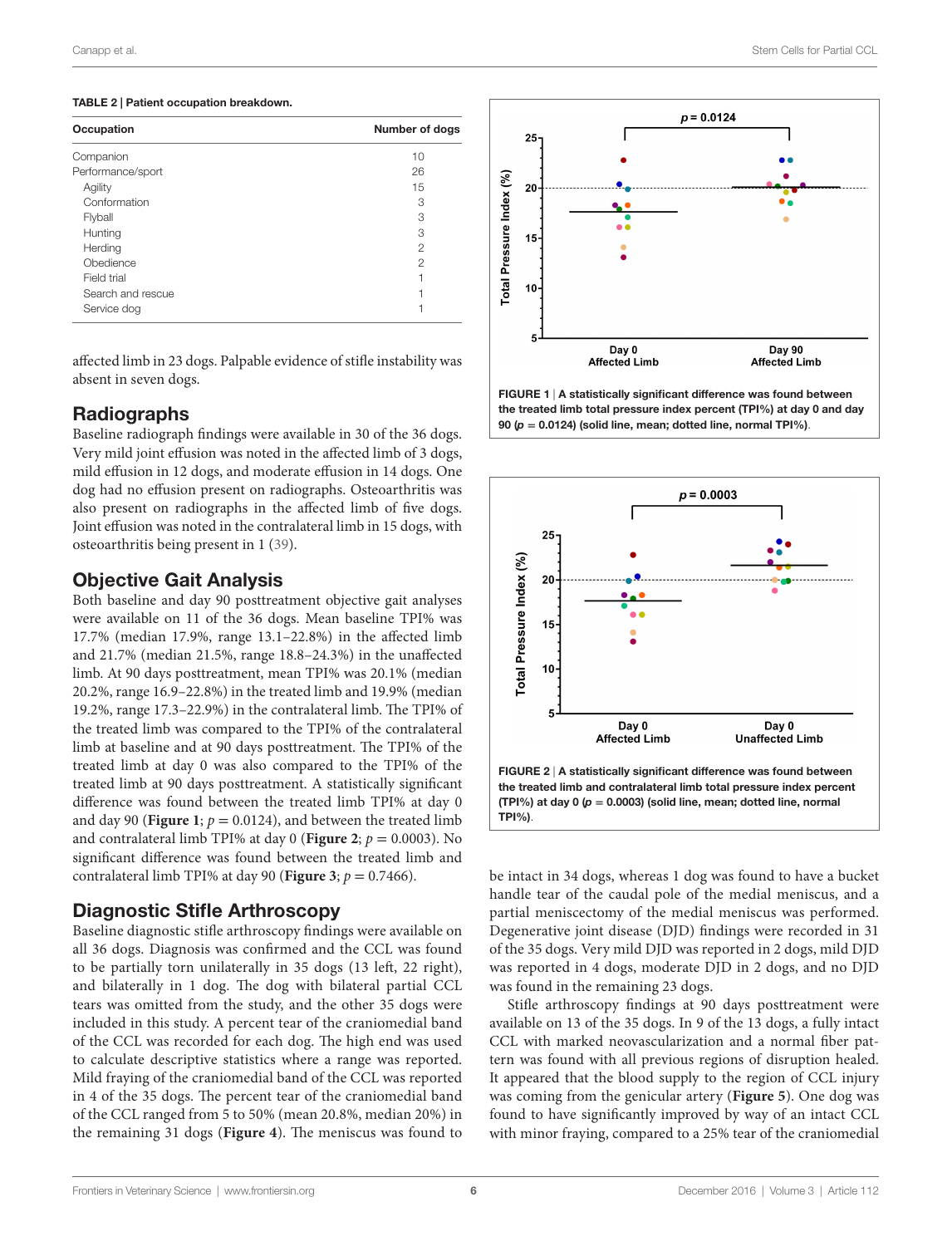

<span id="page-6-0"></span>

<span id="page-6-1"></span>FIGURE 4 | Representative image of an early partial tear of the craniomedial band of the cranial cruciate ligament at the baseline stifle arthroscopy.



<span id="page-6-2"></span>FIGURE 5 | Representative images of a fully intact cranial cruciate ligament with marked neovascularization and a normal fiber pattern with all previous regions of disruption healed at the day 90 posttreatment stifle arthroscopy.

band of the CCL at baseline, and received an additional injection. The dog was found to have normal range of motion and no discomfort, tibial thrust, or lameness 90 days after the second injection. The remaining three dogs were found to have a >50% tear (either progressive since baseline or completely ruptured), and a TPLO was performed at VOSM. Four additional dogs were reported by the owner to have had a TPLO performed outside of VOSM.

#### Validated Functional Questionnaire

Questionnaires were sent to all owners whose dog was known to not have had surgical repair following treatment (29 dogs). Questionnaires were returned for 12 dogs (41%), 6 of which had received ADPC–PRP and 6 of which had received BMAC–PRP. Follow-up time between surgery and the questionnaire ranged from 0.5 to 2.9 years (mean 1.8 years, median 1.9 years). HCPI ranged from 0 to 17 (mean 4.4, median 1, standard deviation 6.3). Owners were asked how long their dog experienced lameness following treatment; the answers ranged from 0 to 12 months (mean 2.4 months, median 1.3 months). All 12 respondents believed their dog had an excellent [\(10](#page-8-0)) or very good ([2](#page-7-5)) quality of life in the last 7 days and rated their dog's procedural outcome as excellent ([11\)](#page-8-24) or good [\(1\)](#page-7-0). Of the 12 questionnaires returned, 8 were reported to be performance/sporting dogs. According to the owner, seven of the eight dogs had returned to sport; the remaining dog had just begun a return to sport conditioning program 6 months posttreatment. Of the seven dogs that returned to sport, five dogs were reported to be competing at the same level compared to prior to injury, and two dogs were competing at a greater level compared to prior to injury (including faster times, higher jump height, and dropping bars less). According to the previously established VOSM Return to Agility Grading Scale (**[Table 3](#page-6-3)**), of the four dogs that competed in agility, two dogs (50%) were grade 4 and two dogs (50%) were grade 5. Of the seven dogs that returned to sport, it was found that the greatest amount of time a dog had been competing since their procedure was 2.5 years.

#### **Comparisons**

The seven reported failures were found to have had a 50% ([1](#page-7-0)), 25% [\(1\)](#page-7-0), 20% [\(1\)](#page-7-0), and 10% ([4](#page-7-2)) tear at baseline. There was no association found between outcome and the percent tear reported at baseline ( $p = 0.5545$ ). A custom stifle orthotic was used posttreatment in 14 dogs, with 4 of the reported failures having used an orthotic, and 3 failures not having used an orthotic. There was no association found between outcome and the use of an orthotic posttreatment ( $p = 0.5545$ ). There were four reported failures that received ADPC–PRP treatment and three failures that received

#### <span id="page-6-3"></span>TABLE 3 | Veterinary Orthopedic & Sports Medicine Group return to Agility Grading Scale.

| <b>Description</b>                                                   | Grade |
|----------------------------------------------------------------------|-------|
| Dog did not return to agility for reason unrelated to surgery        |       |
| Dog was physically unable to return to agility                       | 2     |
| Dog returned to agility and performed worse than preoperative level  | З     |
| Dog returned to agility and performed at the preoperative level      |       |
| Dog returned to agility and performed better than preoperative level | 5     |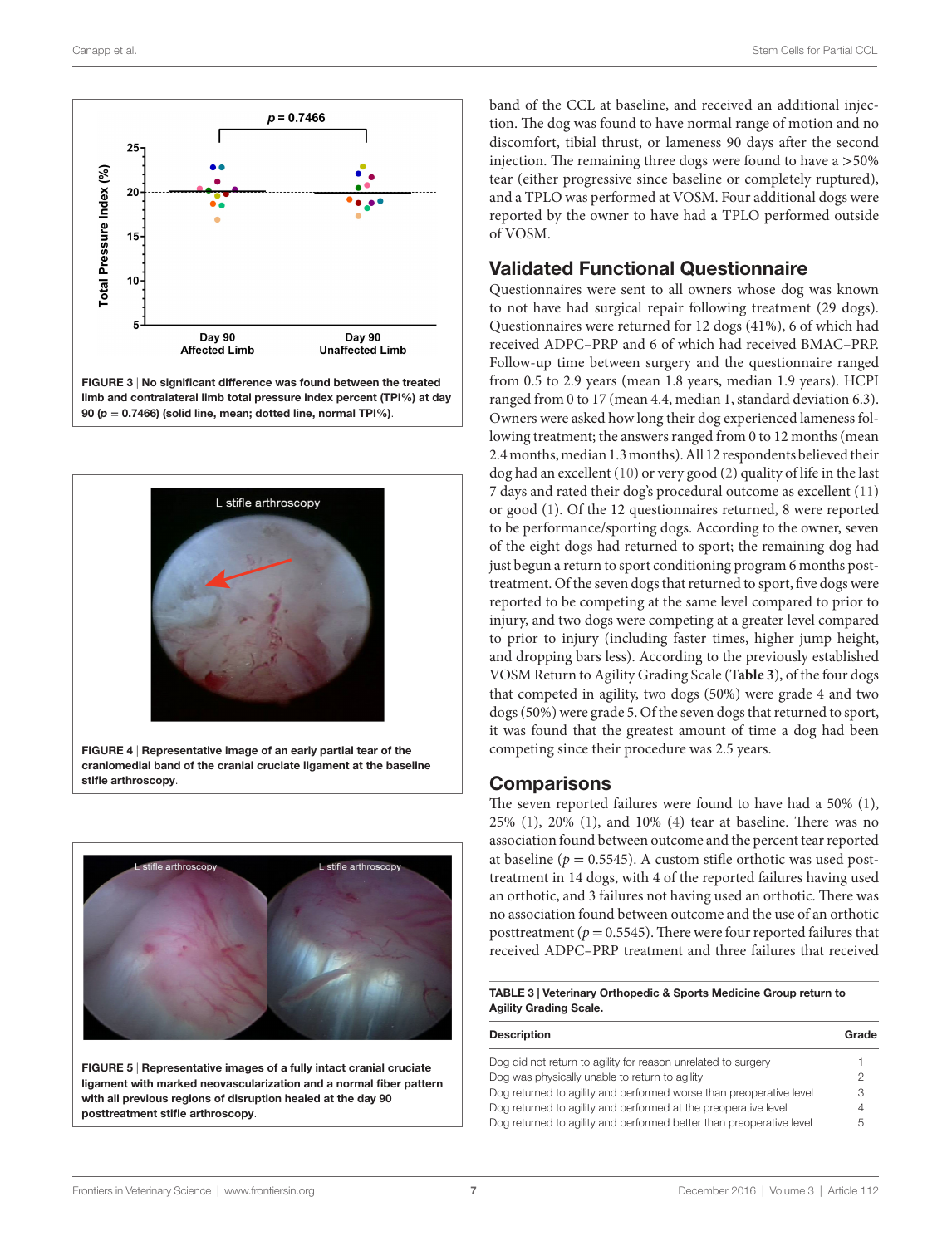BMAC–PRP treatment. There was no association found between outcome and the treatment type received ( $p = 0.6843$ ). All seven dogs that failed went on to have a TPLO procedure.

# **DISCUSSION**

In this study, we investigated the use of autologous BMAC–PRP or ADPC–PRP combination for the treatment of early partial CCL tears in dogs and found that both provide promising potential for clinical use, which was supported by objective gait analysis, diagnostic arthroscopy, and validated functional questionnaire. Our results support the findings of previous studies in which MSCs engrafted to the CCL ([27,](#page-8-9) [28](#page-8-10)) and when intraarticularly injected have been found to accelerate the healing of partial ACL tears in rats [\(30,](#page-8-12) [31\)](#page-8-13). It is unknown if the MSCs used in our study engrafted in order to regenerate the CCL. Furthermore, our results demonstrate the clinical relevancy of these previous findings in dogs and provide further evidence to support clinical findings found in a previously reported case series in humans ([32\)](#page-8-14). Additionally, the questionnaire revealed that the greatest amount of time a dog had been competing since their procedure was 2.5 years, demonstrating that the CCL is able to withstand the continued rigor of sport.

The main limitations of this study are related to the nature of a retrospective study, including variation in treatments and rehabilitation therapy, loss to follow-up, and incomplete documentation. Most owners and patients whose data were collected for this study traveled from out of state for diagnosis and treatment, several being from across the country, thereby potentially contributing to the loss to follow-up and lack of follow-up findings. This element may also have played a role in the treatment type chosen by the owner. A greater return in questionnaires would be beneficial, thus positively or negatively affecting the outcomes associated with the survey, including the HCPI, the owner's opinions on outcome, and the rate of dogs that returned to sport. Additionally, owner compliance to rehabilitation therapy recommendations was unknown. No associations that may provide a possible cause or correlation to treatment outcome could be deduced. Owner compliance to the strict at home confinement restrictions and guidelines given posttreatment are unknown and therefore may play a factor. Unfortunately, the exact stem cell numbers injected are unknown, which is a limitation of

# **REFERENCES**

- <span id="page-7-0"></span>1. Piermattei DL, Flo GL, DeCamp CE. Chapter 18 – the stifle joint. In: Piermattei DL, Flo GL, DeCamp CE, editors. *Brinker, Piermattei, and Flo's Handbook of Small Animal Orthopedics and Fracture Repair*. Philadelphia, PA: Saunders (2006). p. 562–632.
- <span id="page-7-5"></span>2. Johnson JA, Austin C, Breur GJ. Incidence of canine appendicular musculoskeletal disorders in 16 veterinary teaching hospitals from 1980 through 1989. *Vet Comp Orthop Traumatol* (1994) 7:56–69.
- <span id="page-7-1"></span>3. Korvick DL, Pijanowski GJ, Schaeffer DJ. Three-dimensional kinematics of the intact and cranial cruciate ligament-deficient stifle of dogs. *J Biomech* (1994) 27:77–87. doi[:10.1016/0021-9290\(94\)90034-5](https://doi.org/10.1016/0021-9290(94)90034-5)
- <span id="page-7-2"></span>4. Bodderker J, Druen S, Meyer-Lindenberg A, Fehr M, Nolte I, Wefstaedt P. Computer-assisted gait analysis of the dog: comparison of two surgical techniques for the ruptured cranial cruciate ligament. *Vet Comp Orthop Traumatol* (2012) 25:11–21. doi:[10.3415/VCOT-10-02-0025](https://doi.org/10.3415/VCOT-10-02-0025)

this study. However, previous validation work shows that there are approximately 5 million ADPC versus 30,000 BMAC [\(44](#page-8-25)). In spite of the large discrepancy in cell numbers between the ADPC and BMAC, it was determined that neither treatment was superior to the other in terms of outcome. Therefore, it appears that both treatment types possess the ability to regenerate the CCL; however, the cell number required still remains unknown. Additionally, difference in platelet concentration between the two systems used could affect outcome, and it is unclear what effect this had on outcomes for this study. Finally, because our standard of care is to utilize a stem cell and PRP combination, it is still unknown if stem cells or PRP alone could produce the same results.

In conclusion, our study provides promise to the use of autologous BMAC–PRP or ADPC–PRP combination as an alternative treatment option. However, further studies are needed to determine if they are reproducible in a well-populated randomized, blinded, and controlled trial, reporting data from BMAC and ADPC separately. Cell counts and biomarker assays should be included in future studies. Clinical findings and a validated functional questionnaire should be documented before and after treatment.

# ETHICS STATEMENT

This was a retrospective study and only gathered data from previously performed treatments on client-owned dogs. In accordance with AAALAC International Rules of Accreditation, this study was performed with the approval of the VOSM Research Committee and with owner consent. All clients volunteered their dog for the study and provided written consent as required by Veterinary Orthopedic and Sports Medicine Group for every study participant. All clients volunteered their dog for the study and provided written consent as required by Veterinary Orthopedic and Sports Medicine Group for every study participant.

# AUTHOR CONTRIBUTIONS

All the authors contributed to the conception or design of the work, drafting and revising, and final approval of the version to be published.

- 5. Slocum B, Slocum TD. Tibial plateau leveling osteotomy for repair of cranial cruciate ligament rupture in the canine. *Vet Clin North Am Small Anim Pract* (1993) 23:777–95. doi[:10.1016/S0195-5616\(93\)50082-7](https://doi.org/10.1016/S0195-5616(93)50082-7)
- <span id="page-7-4"></span>6. Molsa SH, Hyytiainen HK, Hielm-Bjorkman AK, Laitinen-Vapaavuori OM. Long-term functional outcome after surgical repair of cranial cruciate ligament disease in dogs. *BMC Vet Res* (2014) 10:266. doi[:10.1186/s12917-014-0266-8](https://doi.org/10.1186/s12917-014-0266-8)
- 7. Nelson SA, Krotscheck U, Rawlinson J, Todhunter RJ, Zhang Z, Mohammed H. Long-term functional outcome of tibial plateau leveling osteotomy versus extracapsular repair in a heterogeneous population of dogs. *Vet Surg* (2013) 42:38–50. doi[:10.1111/j.1532-950X.2012.01052.x](https://doi.org/10.1111/j.1532-950X.2012.01052.x)
- 8. Cook JL, Luther JK, Beetem J, Karnes J, Cook CR. Clinical comparison of a novel extracapsular stabilization procedure and tibial plateau leveling osteotomy for treatment of cranial cruciate ligament deficiency in dogs. *Vet Surg* (2010) 39:315–23. doi[:10.1111/j.1532-950X.2010.00658.x](https://doi.org/10.1111/j.1532-950X.2010.00658.x)
- <span id="page-7-3"></span>9. Christopher SA, Beetem J, Cook JL. Comparison of long-term outcomes associated with three surgical techniques for treatment of cranial cruciate